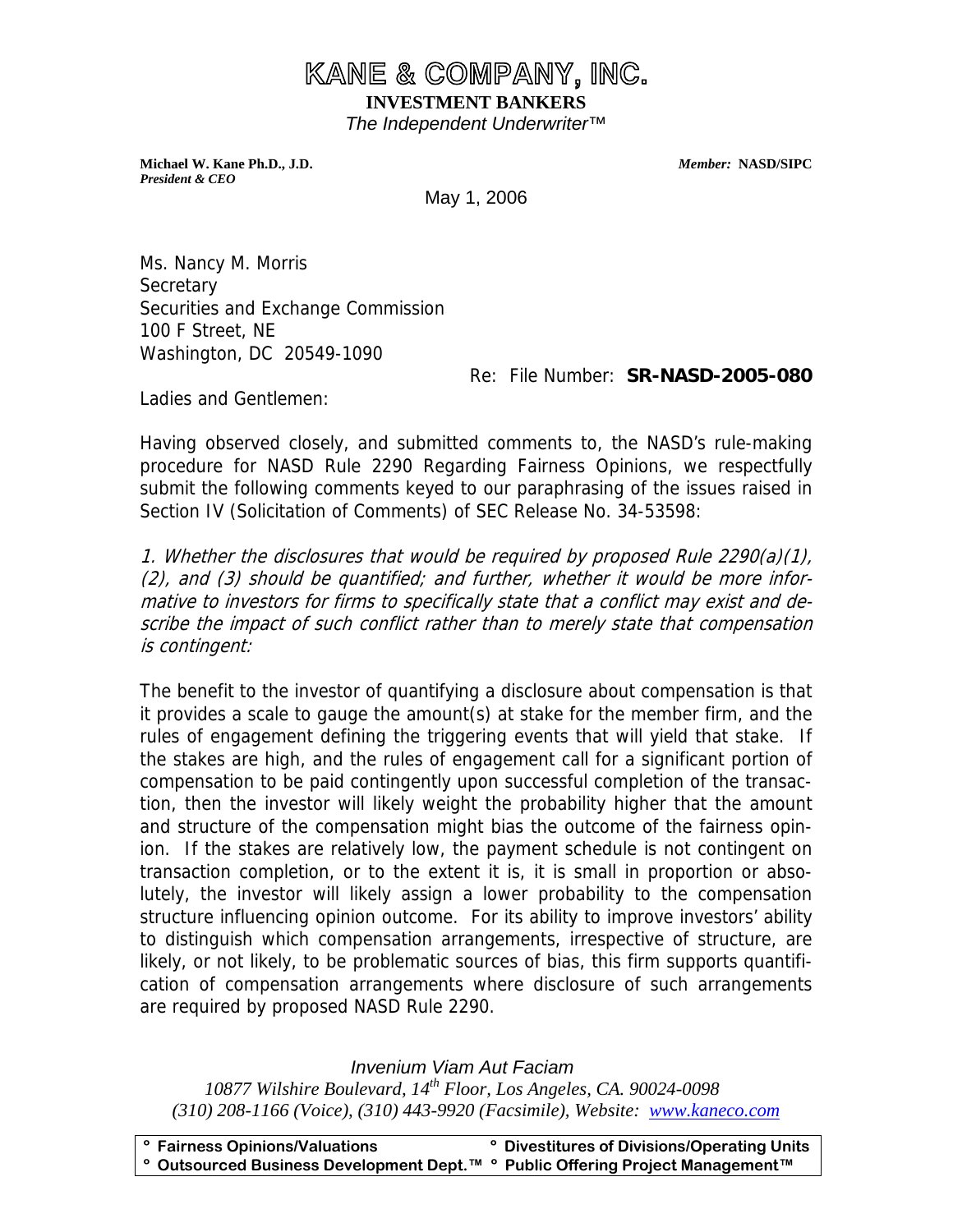5/1/2006 *The Independent Underwriter™*  Page 2 of 6

Similarly, this firm supports the idea of member firms stating that a conflict may exist, and describing the impact of such conflict on the fairness opinion. However, to avoid the development of boilerplate disclosure that does not convey a sense of scale, i.e., "our compensation arrangements with the company may create a potential conflict of interest that might bias our opinion, ……" etc., we believe that this approach should also require in all cases (whether contingent or not) description of compensation structure and quantification of amounts at stake.

Further, this firm believes that as currently drafted, proposed NASD Rule 2290 carries the potential for inadequate disclosure to accomplish its central purpose insofar as it appears to exclude the requirement for opining member firms to disclose the structure of compensation and to quantify the amounts at stake for compensation arrangements that are NOT explicitly contingent on successful transaction closure. As drafted member firms rendering financial opinions must disclose:

"…..(1) "whether such member has acted as a financial advisor to any transaction that is the subject of the fairness opinion, *and if applicable*, that it will receive compensation for: (A) rendering the fairness opinion that is contingent upon the successful completion of the transaction; (B) serving as an advisor that is contingent upon the successful completion of the transaction; (2) whether such member will receive any other payment or compensation contingent upon the successful completion of the transaction;…." [Emphasis added]

What the investing public loses here is the ability to assess whether ostensibly "non-contingent" compensation arrangements are functionally equivalent, in some significant part, to contingent compensation. As currently drafted, we believe the Rule invites as many permutations as fertile minds can conjure to expand the interpretation of what can go into the residual category of "noncontingent" compensation arrangements. Indeed, subsection (3) of the Rule appears to contemplate the possibility of "quid pro quo" compensation, i.e., compensation paid, or to be paid, by the company to the member firm in connection with their relationship generally, yet not explicitly tied, contractually or otherwise, to the subject transaction specifically – creating potentially "cross-conditional" delivery of two or more services and related compensation. Section (3) requires disclosure of:

"…. (3) whether there is any material relationship that existed during the past two years or is mutually understood to be contemplated in which any compensation was received

### *Invenium Viam Aut Faciam*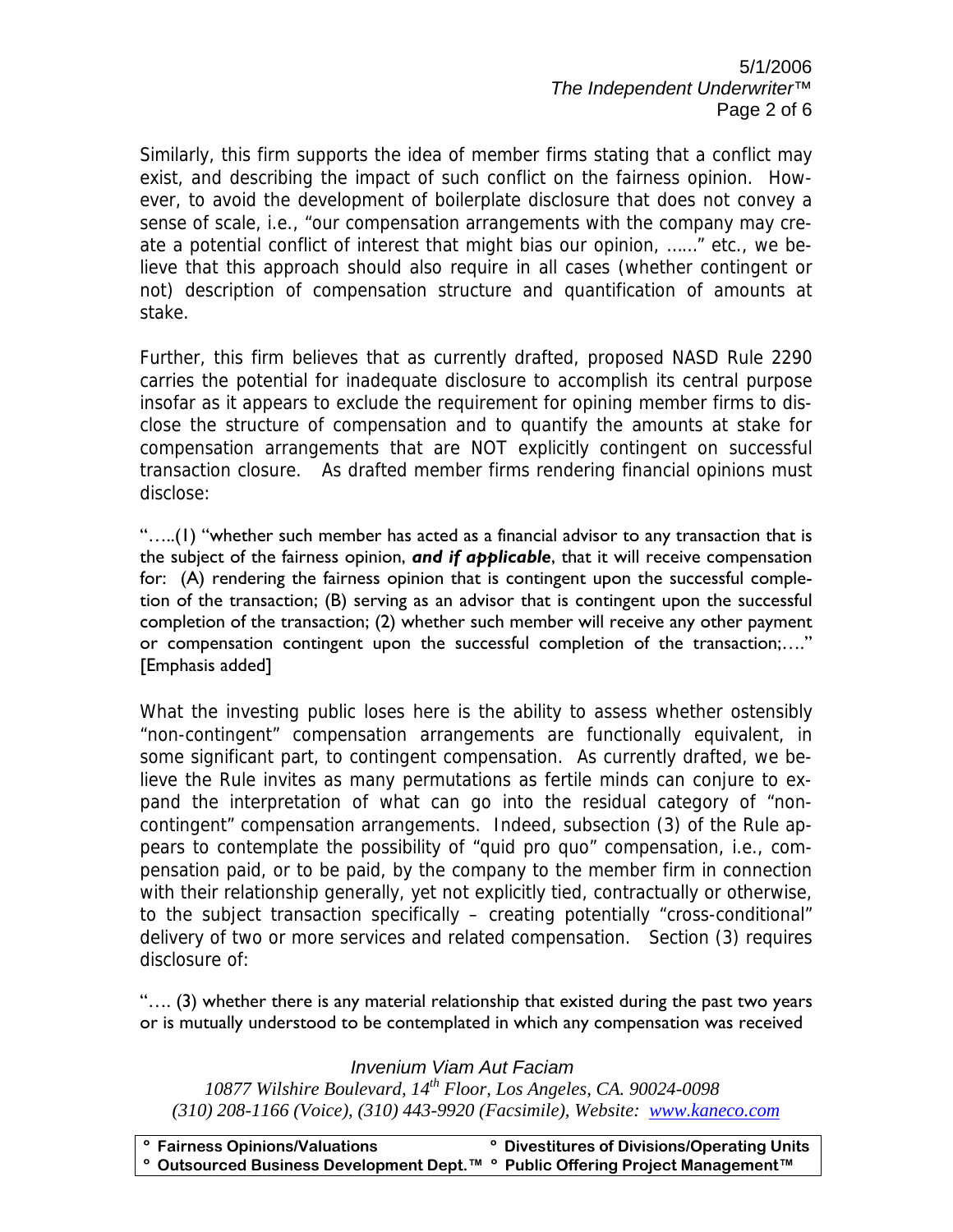or is intended to be received as a result of the relationship between the member and the companies that are involved in the transaction that is the subject of the opinion;…"

If we think that there is a possibility that some admixture of services provided, related or unrelated to the closed transaction, before, during or after the term of the fairness opinion engagement, could be tantamount to "cross-conditional" compensation, then why should we exclude a priori the possibility that some admixture of compensation arrangements, arrayed within or across service lines, the structure and timing of which are ostensibly "non-contingent," could, by operating as a quid pro quo, ALSO be functionally equivalent in effect to a contingent payment?

We believe that the investing public is better served if member firms rendering fairness opinions have a simple standard to follow for disclosure bearing on the potential for conflict of interest, or other sources of systematic bias: 1) disclose all business with the company and its counterparty within the last two years, currently and anticipated within the next twelve months; 2) describe the structure of compensation, including the definition of events that trigger payments; 3) quantify (exactly where known, reasonably estimate where yet to be paid) each increment of compensation; and, 4) notwithstanding the foregoing, state whether you believe that given the totality of the facts and circumstances of which you are now reasonably aware, you believe a conflict may exist and describe its probable impact on your conclusions and compensation.

2. Whether the proposed disclosure obligation should cover material relationships between the parties to the transaction and affiliates of the member firm providing the fairness opinion:

This firm supports the extension of the disclosure obligation to cover relationships among the parties to the transaction and affiliates of the member firm.

In the commercial world, mutual financial gain is the raison d' être for affiliation. As a practical matter, financial ties are assumed among affiliates, the burden of proof being on those affiliates seeking to deny the financial relationship.

Within the last decade, large commercial banks absorbed a significant proportion of the then existing independent, mid-size investment banks.<sup>1</sup> A stated purpose

 $\overline{a}$ 

*Invenium Viam Aut Faciam*  <sup>1</sup> A representative sample: Deutsche Bank: Alex Brown & Sons; NationsBank: Montgomery Securities; Chase Bank: Hambrecht & Quist LLC; U.S. Bancorp: Piper Jaffray Companies; ING Group: Furman Selz;

*<sup>10877</sup> Wilshire Boulevard, 14th Floor, Los Angeles, CA. 90024-0098 (310) 208-1166 (Voice), (310) 443-9920 (Facsimile), Website: www.kaneco.com*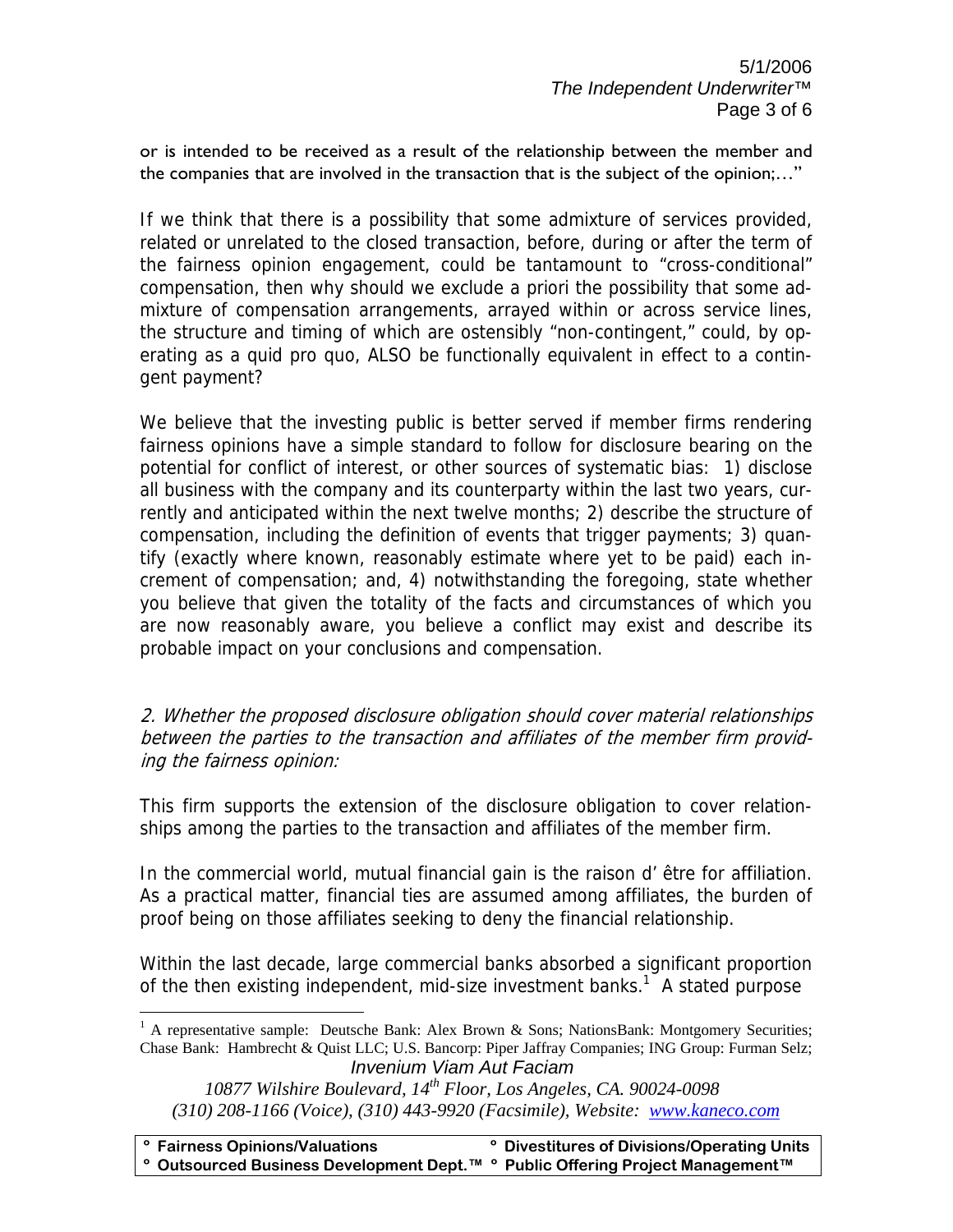5/1/2006 *The Independent Underwriter™*  Page 4 of 6

shared among the acquirers was to mine the bank's corporate lending roster for equity underwriting fees, M&A advisory work, including fairness opinions, brokerage commissions, etc. There are myriad corporate structures by which the banks' investment banking arms are "affiliated" with the corporate lending groups, but suffice it to say that with public corporations' need for both equity and debt, the now-related arms of these full-service financial institutions are directed to work together. Generally, the loosest mechanism of control and ownership of investment and commercial banking affiliates is the public holding company; other interlocks are tighter.

Now is there a potential for the impairment of independence of a member firm providing a fairness opinion on the exchange of equity, if the member firm received the assignment because it's commercial banking affiliate, in exchange for funding the credit line, captured the company's financial advisory work either on a contractually tied, or on a de facto quid pro quo basis? One need go no further to acknowledge the possibility than asking: what is the purpose of the financial institution deploying client "relationship managers" if not to assure that ALL of the client's needs are met? Is there a potential for conflict if the fairness opinion concerns a prospective equity transaction that could be detrimental to the company's creditors, or those of the company's counterparty, among which the commercial banking affiliate is numbered? It is up to the investor to decide whether, how and with what probability. The investor cannot do this unless member firms disclose all of the relationships among the member firm's affiliates, the company and its counterparty.

3. Whether member firms should be required to describe what type of verification they undertook with respect to information that was supplied by the company requesting the opinion that formed a substantial basis for the opinion; and further, whether members should be required to obtain independent verification of such information:

Under current and past industry practice, it is usually stated in the body of the fairness opinion that the member firm did not undertake to independently verify the information provided by the client company, and that under its agreement with the company, that the member firm was entitled to rely on the accuracy and

 Société Générale: Cowen & Company; Bank of America: Robertson, Stephens & Co.; Canadian Imperial Bank Corp. (CIBC): Oppenheimer & Co., Inc. ; Credit Suisse: First Boston ("CSFB"); CSFB: Donaldson Lufkin & Jenrette; Citigroup: Salomon Brothers Smith Barney; First Union Corporation: Wheat First Butcher Singer ; UBS AG: Warburg Dillon Read; Key Bank: McDonald & Co.

*Invenium Viam Aut Faciam 10877 Wilshire Boulevard, 14th Floor, Los Angeles, CA. 90024-0098 (310) 208-1166 (Voice), (310) 443-9920 (Facsimile), Website: www.kaneco.com*

**º Fairness Opinions/Valuations º Divestitures of Divisions/Operating Units º Outsourced Business Development Dept.™ º Public Offering Project Management™**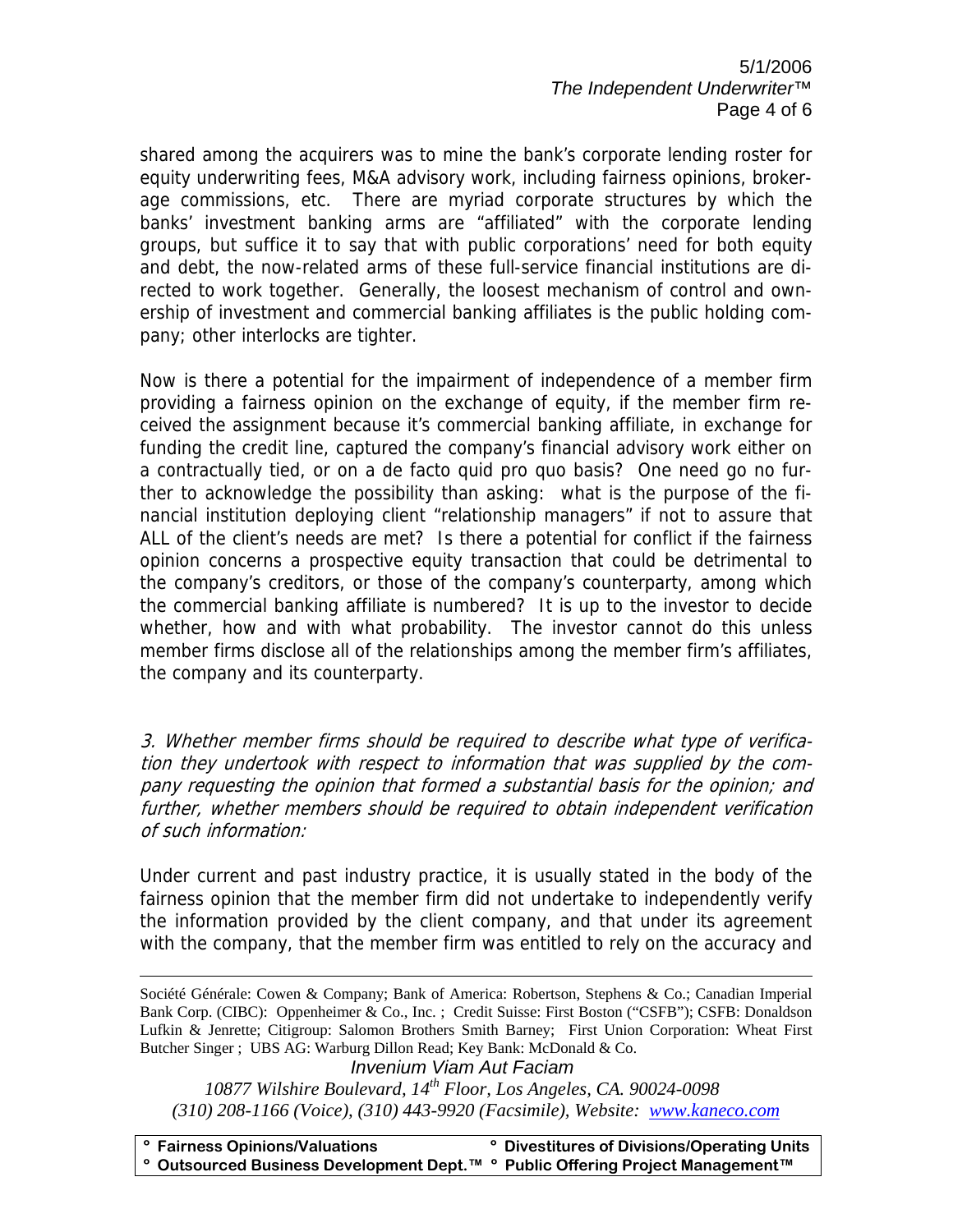5/1/2006 *The Independent Underwriter™*  Page 5 of 6

completeness of the information with which it was provided, at the risk of altering or invalidating the opinion's conclusion. Accordingly, members do now describe the type of verification they undertook with respect to supplied information: explicitly cautioning readers that there was no verification. This firm believes that current practice should continue, i.e., that members should not be required to obtain independent verification.

The basic rationale is that the member firms do not house the forensic and investigative skill sets and experience to perform this function to the same level as do the independent accounting firms and the executives of the company providing the information. The task of the member firm in rendering a fairness opinion is to start with a question about the exchange of relative value, and work backward far enough to be able to answer the question within the structure of the proposed transaction. Member firms' expertise resides in valuing the transaction elements configured as they are in relation to one another (e.g., the strength of the wall based on its geometry); not necessarily the constituent elemental assets and liabilities (e.g., the bricks). The counterparties to the transaction start on the other end, engaging in the activities that produce the information provided to the member firm. With the restructuring of the independent public auditing industry and the passage of Sarbanes-Oxley legislation, special regulatory emphasis has been placed on the accurate creation, reporting and certification of the information public companies provide about their financial affairs. Effectively denying member firms the ability to rely on this information (e.g., the integrity of the bricks) by placing on them the burden of independent verification adds to the regulatory overhead of the capital markets without much, if any, incremental benefit to the investor because of the relative competencies (and "incompetencies") distributed among the players in public company transactions.

#### 4. Whether members firms should disclose in the fairness opinion or elsewhere the procedures utilized by the member firm to arrive at the conclusion expressed:

We believe that the extent to which member firms delivering fairness opinions support their conclusions, particularly as described in public proxy statements pertaining to the transactions for which proxies are issued, form an adequate basis for informing the investor about the likely validity of the analysis underpinning the opinion. Therefore, any additional disclosure requirement beyond that already found in proxy statements fully responsive to the comments of SEC staff, should not be required.

#### *Invenium Viam Aut Faciam*